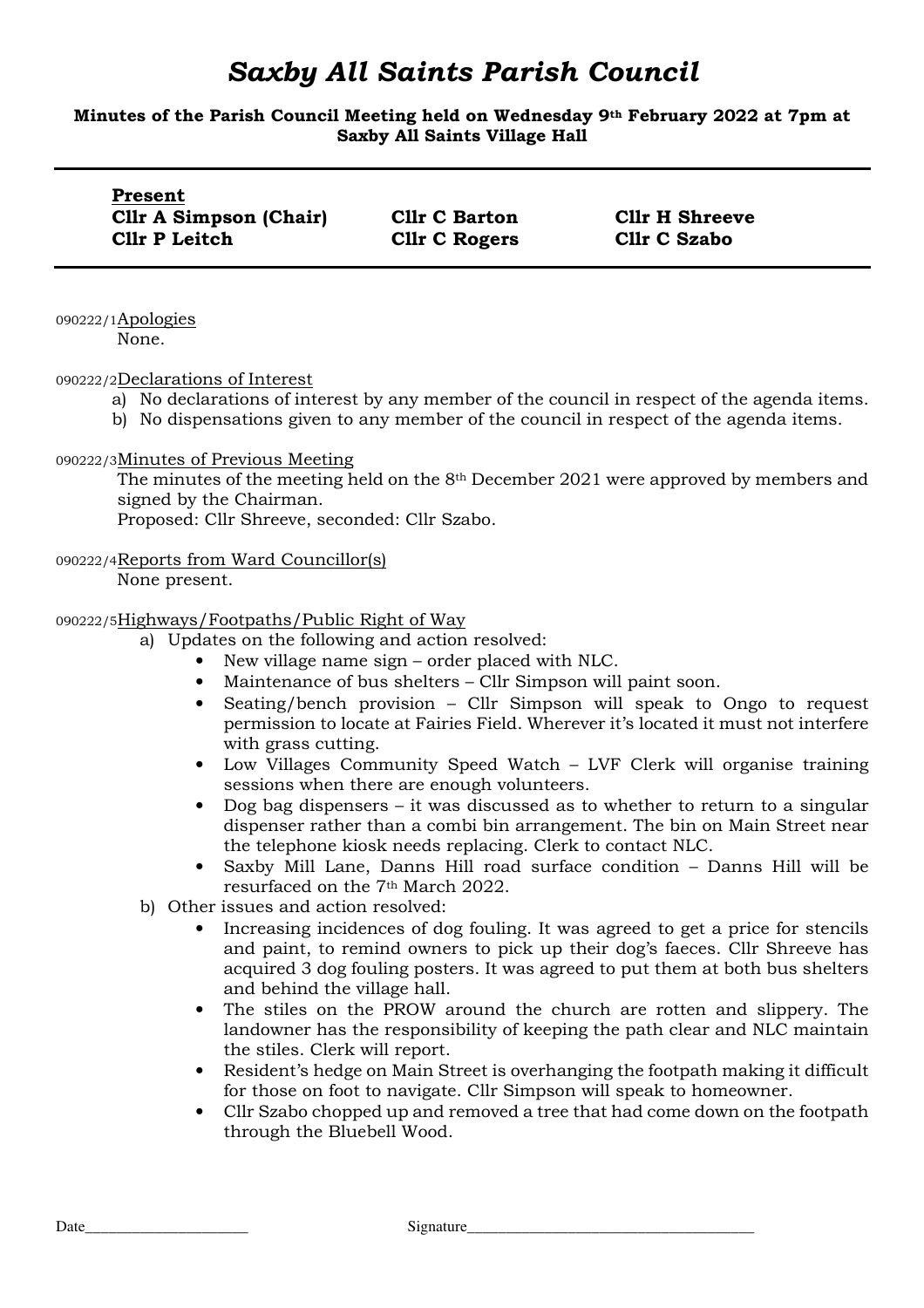# 090222/6NLC Exploring Opportunities for Devolution

A Low Village's Forum meeting was held in January 2022 with NLC's Andy Tate to discuss what this means for the villages. The potential activities discussed were:

- Intertown verge cutting
- Litter bin emptying and litter picking generally
- Gulley grate clearing
- Sign cleaning
- Bus shelters

There will be some services that attract a grant payment (like grass cutting), but NLC are also keen to extend partnering opportunities and explore volunteering roles in the community. There was interest from the villages with regard to the intertown cutting if one contractor could be engaged to do all the villages. This is a big job and there would be H&S considerations as it would involve work on the highway. NLC currently outsource it to a contractor. Overall impression is that NLC's ideas need to be more achievable.

#### 090222/72022 Grass and PROW Cutting Contract

Clerk will contact Sissons Gardening Services to ascertain if they are happy to continue the contract and what the 2022 rates will be. A site visit to determine the scope of works is also required.

Proposed: Cllr Szabo, seconded: Cllr Leitch.

#### 090222/8Police Matters/Neighbourhood Watch/NAT

Notice of a spate of shed break-ins and advice as to how to secure them.

#### 090222/9Planning

- a) No applications made to North Lincolnshire Council.
- b) Decisions made by North Lincolnshire Council:

PA/2021/1785 - Permission to remove five trees within the Saxby-All-Saints Conservation Area at Mulberry Cottage, 12 Main Street, Saxby All Saints. PA/2021/2048 - Permission to fell three trees, situated within Saxby all Saints' Conservation Area at Saxby Hall, 72 Main Street, Saxby All Saints, DN20 0QB PA/2021/1773 - permission to erect a new building for office, workshop and storage (fertilizer/excess grain) - Field House Farm, access road to Field House Farm & Fox Covert Plantation, Saxby All Saints

- c) No planning applications received after the agenda had been posted.
- d) No other planning matters.

#### 090222/10Asset Management

Item deferred.

#### 090222/11Welcome Pack

Update from Cllr Shreeve – not much change from last time. Cllr Leitch has agreed to proof-read. It was agreed to print as and when is required. A copy will also go on the website.

#### 090222/12Spring in Bloom 2022

A grant offer of a maximum of £174.00 has been awarded towards the total project cost of  $\pounds235.42$ . Items must be purchased and claimed by 11<sup>th</sup> March 2022 – Cllr Simpson will arrange.

#### 090222/13Queen's Platinum Jubilee June 2022

Activities/events discussed:

• Commission a commemorative cup or small plant pot. Cllr Szabo will research.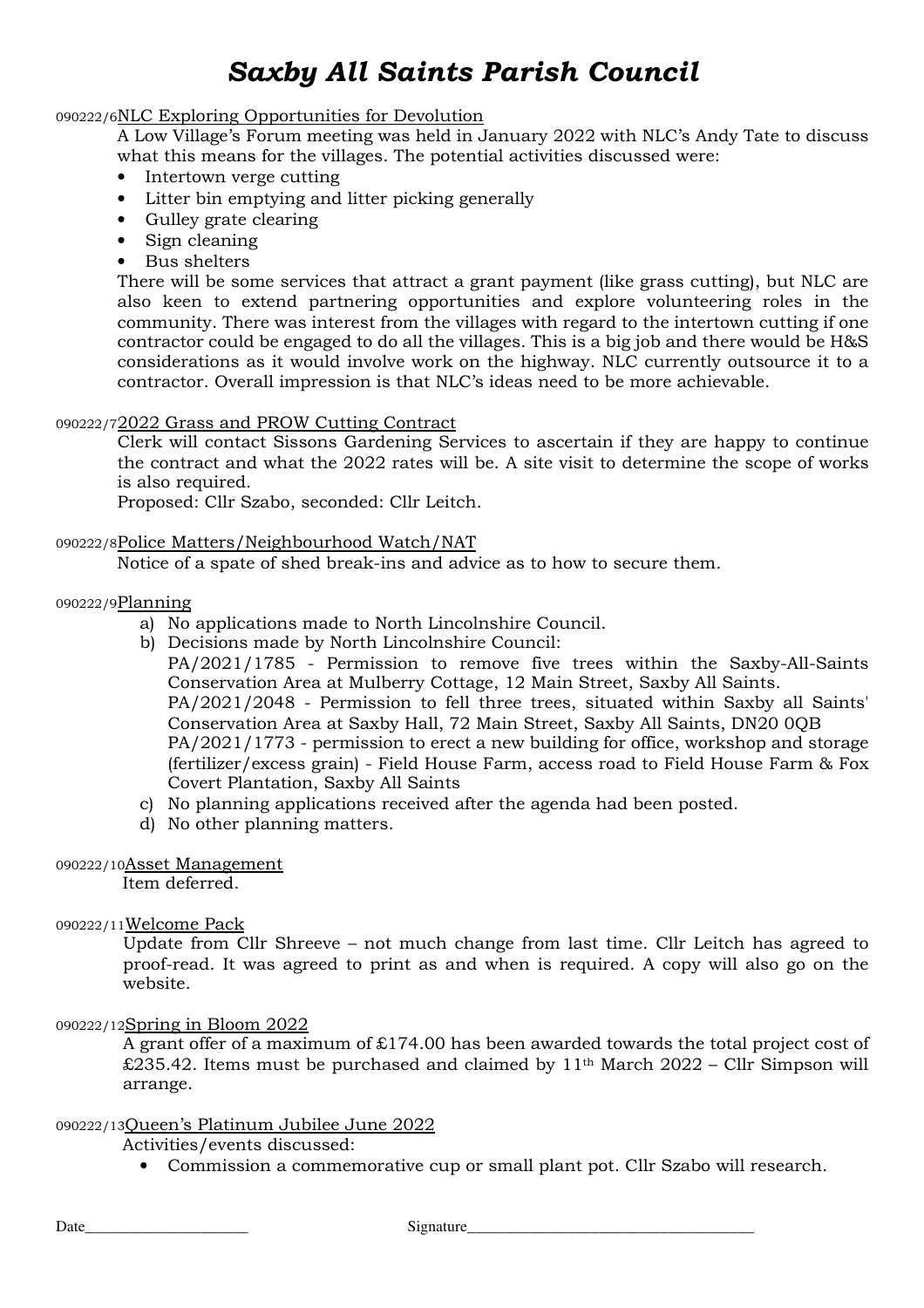- A BBQ on the bank holiday Friday from 2pm onwards with a hog roast.
- Local singer or the singer who services were originally booked for VE75 event that was cancelled in 2020.
- Councillors will consider other options and bring those to the March meeting.

# 090222/14Saxby Village Event

No further consideration will be given to this event and efforts will now focus on the Jubilee events in June.

#### 090222/15Low Villages Newsletter

Cllr Simpson will write a short piece outlining the February PC meeting.

# 090222/16The Low Villages Forum

- Discussion regarding employing a handyperson that could be used by all the villages. Perhaps someone who is retired and would be interested in a few hours a week.
- Cllr Simpson has been chosen as the new Chairman.
- Cllr Simpson will chase the LVF Clerk for an update on the speed signs.

# 090222/17Accounts

The December 2021/January 2022 accounts for payment and bank statements (see also Financial Reports) were approved by members and signed by the Chairman. Proposed: Cllr Leitch, seconded: Cllr Rogers.

|                      |                   | Training: Being a Good Councillor (2) |         |
|----------------------|-------------------|---------------------------------------|---------|
| 03.12.2021   ERNLLCA |                   | parts) – Cllr Shreeve                 | £48.00  |
|                      | Autela Payroll    |                                       |         |
| 09.12.2021           | Services Limited  | Q3 payroll process                    | £52.20  |
|                      | The Low Villages' |                                       |         |
| 12.01.2022           | Newsletter        | 2022 support payment                  | £100.00 |

- It was agreed to amend the Financial Regulations requirement of three quotes to contracts/purchases of £1000 or more. Proposed: Cllr Szabo, seconded: Cllr Leitch.
- Donation of £50 received from Mr M Clark from the proceeds of the sale of Christmas trees.

# 090222/18Correspondence

Correspondence received, noted and action resolved:

- i. ERNLLCA Covid Plan B guidance for Parish and Town Councils.
- ii. HWRCC December 2021 newsletter.
- iii. NLC Forthcoming meetings for January 2022.
- iv. ERNLLCA Project Management Training.
- v. ERNLLCA Planning Training January 2022.
- vi. Charity Dinner for Lindsey Lodge Hospice.
- vii. ERNLLCA Queen's Platinum Jubilee.
- viii. ERNLLCA Phishing emails.
- ix. NLC New Funding Available for Queen's Platinum Jubilee.
- x. NLC Support Grant to Town & Parish Councils 2022/23.
- xi. HWRCC How to help users of heating oil reduce their costs.
- xii. HWRCC Volunteering Opportunity Trustee Board Member Humber and Wolds Rural Action.
- xiii. NLC Saxby All Saints Parish Council Spring in Bloom Application.